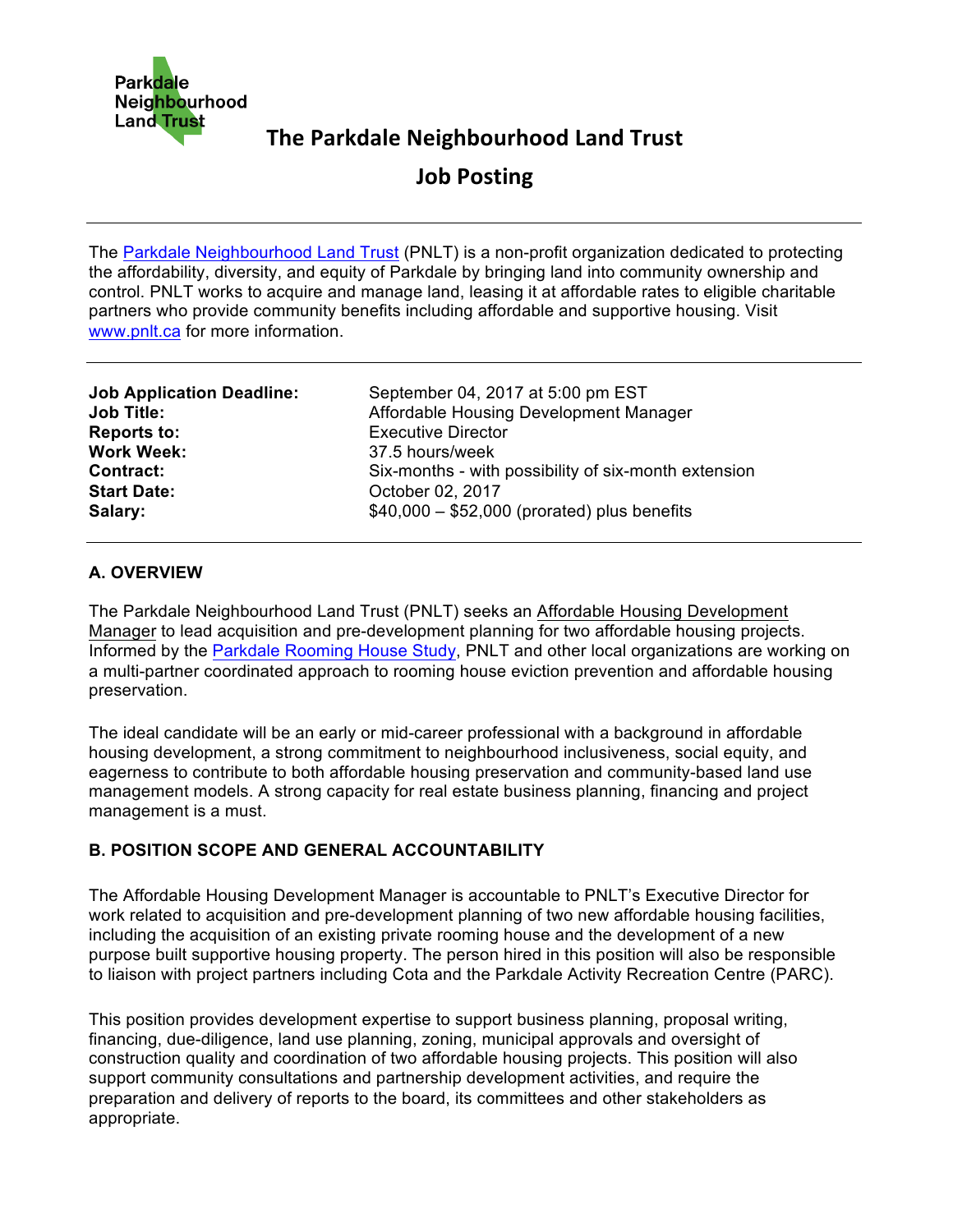

## **C. SPECIFIC RESPONSIBILITIES**

- Affordable Housing Property Acquisition & Pre-Development Planning
	- $\circ$  Development feasibility studies and business plans for the acquisition of an at-risk private rooming house.
	- $\circ$  Support project planning for a purpose-built supportive housing project, including community consultations, partnership development as well as ownership and operational model development.
	- $\circ$  Prepare capital budgets in consultation with the Director and project partners.
	- $\circ$  Obtain financing for projects as needed, including mortgage financing, impact investing and social finance instruments.
	- $\circ$  Undertake due-diligence reviews for property acquisition, including analysis of and obtaining operating statements, Building Condition Assessments (BCA), environmental assessment reports, site plans, appraisals, municipal approval requirements and more.
	- $\circ$  Prepares Request for Proposal packages, tender documents, and contracts to retain technical consultants as required.
	- $\circ$  Work with Director, partners, governmental authorities, and technical consultants as required to plan building, renovation, and demolition projects and manage the municipal approvals and permit process.
	- $\circ$  Make recommendations for contractors based on RFP responses, in consultation with review committees as appropriate, and monitor contractor performance relative to the contract specifications, the building code, and legislative and other requirements.
	- o Attend construction site meetings, monitors construction schedules, regularly inspects construction, and prepares regular construction reports for the Director and Board; Co-ordinates construction advances and reviews and recommends capital payments.
	- o Manage the project close-out and ensure deficiencies are rectified
- Partnership Development
	- $\circ$  Develop and maintain relationships with project partners including Cota and PARC.
	- $\circ$  Develop strategic partnerships with local organizations to leverage and increase the community benefit provided by housing projects, with a specific focus on food security and decent work.
	- $\circ$  Develop and maintain relationships with local politicians, government and agency officials, funders, local landlords, community groups, tenants, and other stakeholders.
- Community Consultation
	- $\circ$  Organize, facilitate and report on stakeholder consultations and focus groups to inform project planning.

Other duties as assigned